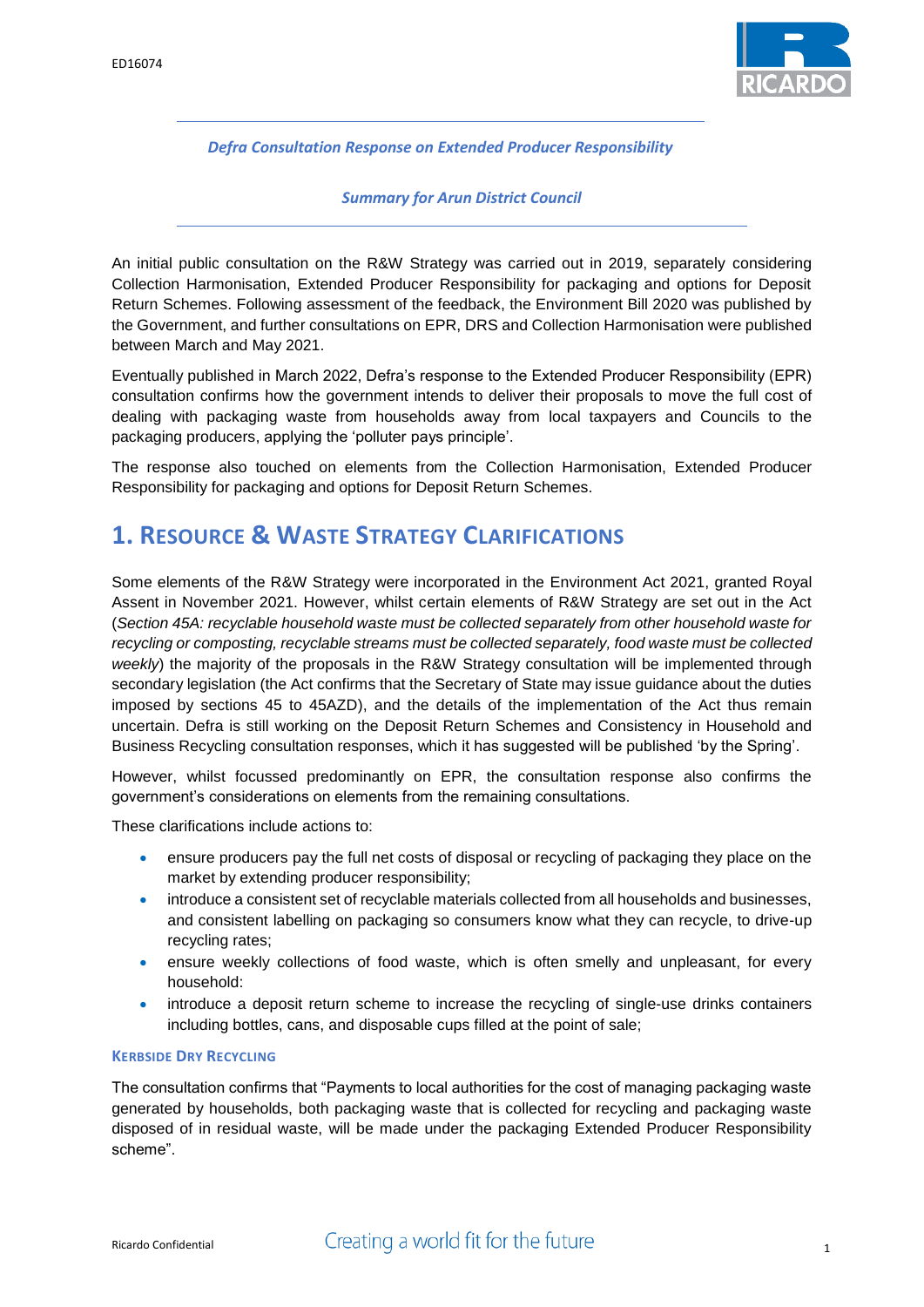This aspect of the proposals covers household collection services, both kerbside dry recycling collections and residual collections, which deal with packaging waste. This means that the cost of collecting and reprocessing recyclable packaging waste will be covered by the EPR scheme. EPR will also cover the cost of managing (ie collecting and disposing of) packaging waste remaining in the residual stream.

*(NB: It should be noted that the response doesn't specifically address the issue of mixed waste paper. Mixed papers collected from households consist of newspapers, magazines and writing paper but also an element of packaging such as cereal boxes and small cardboard packaging. Under the current PRN system, the national mixed paper protocol which defines the amount of claimable packaging waste in the mixed paper grade defines 34.5% of mixed papers as counting as packaging materials in the PRN system. The response is silent regarding whether all mixed paper collection and reprocessing costs will be covered under packaging EPR.)*

Collections from "Street Bins" ie litter bins are included within collection schemes (described as on-thego packaging). However, any costs of litter collection are not included.

The response states that Defra expects obligated producer costs to be around £1.7 billion each year. Around £1.2bn of this cost arises from managing household waste and currently falls on taxpayers, with around £800m household packaging recycling costs and HWRC costs, £300 million household packaging residual costs, while managing packaging in street bins is expected to cost £100m. Further systems administrations costs (including the costs of communications campaigns and regulator costs) are also expected to be around £100m. This will create a strong incentive for producers to reduce packaging and increase its recyclability, reducing the costs they incur under EPR.

The government considers that the EPR proposals are not expected to materially increase costs for consumers, based on their estimate of the total annual cost of EPR estimated at £1.7 billion, equivalent to £23-£48 per household per year.

### **TIMELINES**

The response document confirms that Defra will implement EPR in a phased manner from 2024 (rather than 2023 as originally proposed).

This will focus on payments for household packaging waste and packaging in street bins managed by local authorities, with such payments being determined from 1 April 2024. EPR will subsequently be implemented in full in 2025.

A Scheme Administrator (SA) will be appointed. It will start to mobilise in 2023 and will be fully operational in 2024. The indicative view from HM Treasury is that the SA is likely to be classified as being within the public sector. The government is considering options to establish the SA within the public sector, but still aims to maintain significant industry involvement in the delivery of its functions. The final decision on the SA will be made by the four governments.

### **EXTENDED PRODUCER RESPONSIBILITY FUNDING**

Payments to local authorities for the cost of managing packaging waste generated by households, *both packaging waste that is collected for recycling and packaging waste disposed of in residual waste*, will be made under the packaging Extended Producer Responsibility scheme, but limited to 'necessary costs'.

The response states that 'necessary costs' will apply to *the collection and management of packaging waste produced by households through consideration of effective and efficient services*.. Costs in scope must be necessary in collecting, managing, recycling and disposing of household packaging and connected to the delivery of efficient and effective systems. Not all LA costs incurred will be necessary in that they could be considered unnecessary or unreasonable in delivering services in an efficient and effective way. This will depend on the circumstances in which that cost has arisen. The SA will determine which costs are necessary and reasonable in recycling and disposing of packaging waste, linked with their assessment of efficient and effective systems, in consideration of national policies and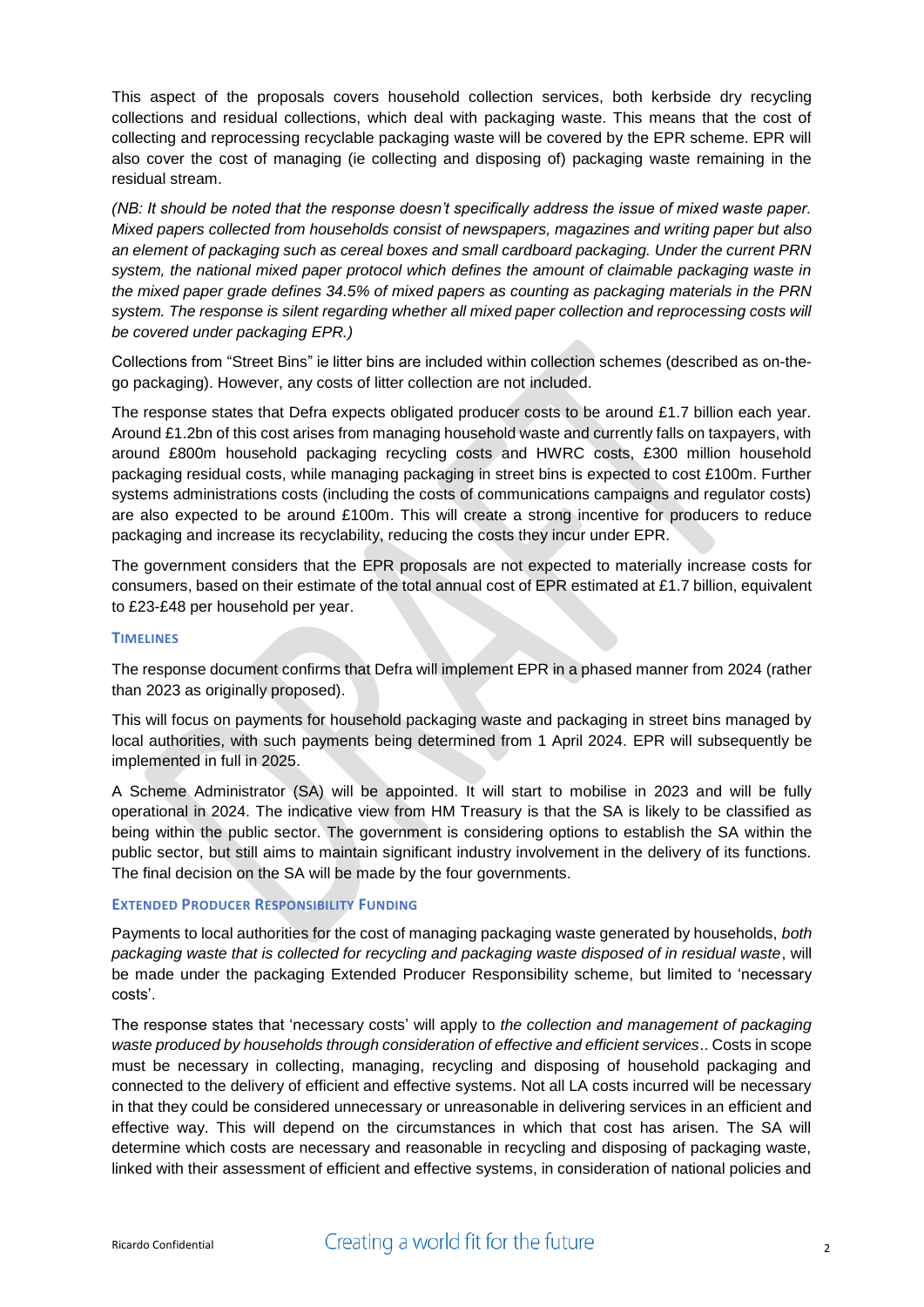local circumstances. The SA will also be required to engage with LAs, producers and other relevant stakeholders and seek agreement from Ministers where appropriate (dependent on scheme governance arrangements). Costs that go beyond those incurred by a LA in delivering their services related to packaging are not considered in scope (e.g. financial rewards or incentives).

### **PAYMENT METHODOLOGY AND ALLOCATION**

The methodology for funding Councils' costs of collecting and recycling packaging through payments from packaging producers, brands or retailers is set out below. It should be noted that the SA will be expected to carry out extensive modelling of the costs and performance of 'efficient and effective systems'. Whilst a set of criteria is suggested, the methodology for assessing each LA's system is not clarified.

The response states that the SA will have the ability to model the costs of efficient and effective systems or use actual costs in future, where these relate to packaging waste management costs and reflect efficient and effective systems. However, no methodology for this extensive modelling is provided. This is likely to be an onerous task, and will need to be carried out annually.

The response also appears to suggest that poor performance will be penalised, and good performance rewarded. Payments to an LA may be increased where tonnages above modelled levels are collected, while there will also be a provision for the SA to adjust a LA's payment where they consider a LA is not delivering against reasonable cost and performance benchmarks of efficient and effective systems

This may result in those local authorities performing below peer-based cost and performance benchmarks receiving less than full net cost, and local authorities performing above these benchmarks receiving more than their full net costs.

The response doesn't address the issue of income received for recyclate, other than stating "We expect that a LA should receive their full net costs where they have taken all reasonable steps to establish effective and efficient systems." If this is the case, then presumably the value of collected materials would be subtracted or 'netted-off' from a local authority's payment. LAs contracting with material recycling facilities would thus continue to pay gate fees, but would need to record any income from material sales separately. This approach may mean that, as with collection costs, a local authority's modelled gate fees (net of income) costs could be higher or lower than the actual costs incurred, depending on the contractual arrangement they have with their material offtake contractor. This aspect may conflict with current MRF and disposal arrangements.

The full list of Defra decisions is:

- The SA will be required to distribute payments to LAs for the full net disposal costs of providing efficient and effective systems for managing household packaging waste and to demonstrate how these costs reflect local circumstances and policy outcomes in each devolved administration of the UK.
- In doing so the SA will be expected to monitor and report on the broad cost parity between comparable LAs in each devolved administration to ensure the fair treatment of producers and consumers across the UK.
- Defra will set in regulations a requirement for the SA to set out how it proposes to calculate costs associated with efficient and effective services, both for the recycling and residual household packaging waste streams, and what considerations should be made in assessing efficient and effective systems and LA performance (e.g. fair, objective, transparent, good practice waste management systems, local circumstances (geography, rurality, deprivation), and regulatory requirements and abilities of LAs etc).
- The SA will be responsible for determining the approach to calculating payments, in accordance with the regulations. The SA will have the ability to model the costs of efficient and effective systems or use actual costs in future, where these relate to packaging waste management costs and reflect efficient and effective systems.
- Where a LA collects tonnage above modelled efficient and effective performance benchmarks and incurs additional costs, Defra will make provision for the SA to review the LAs costs and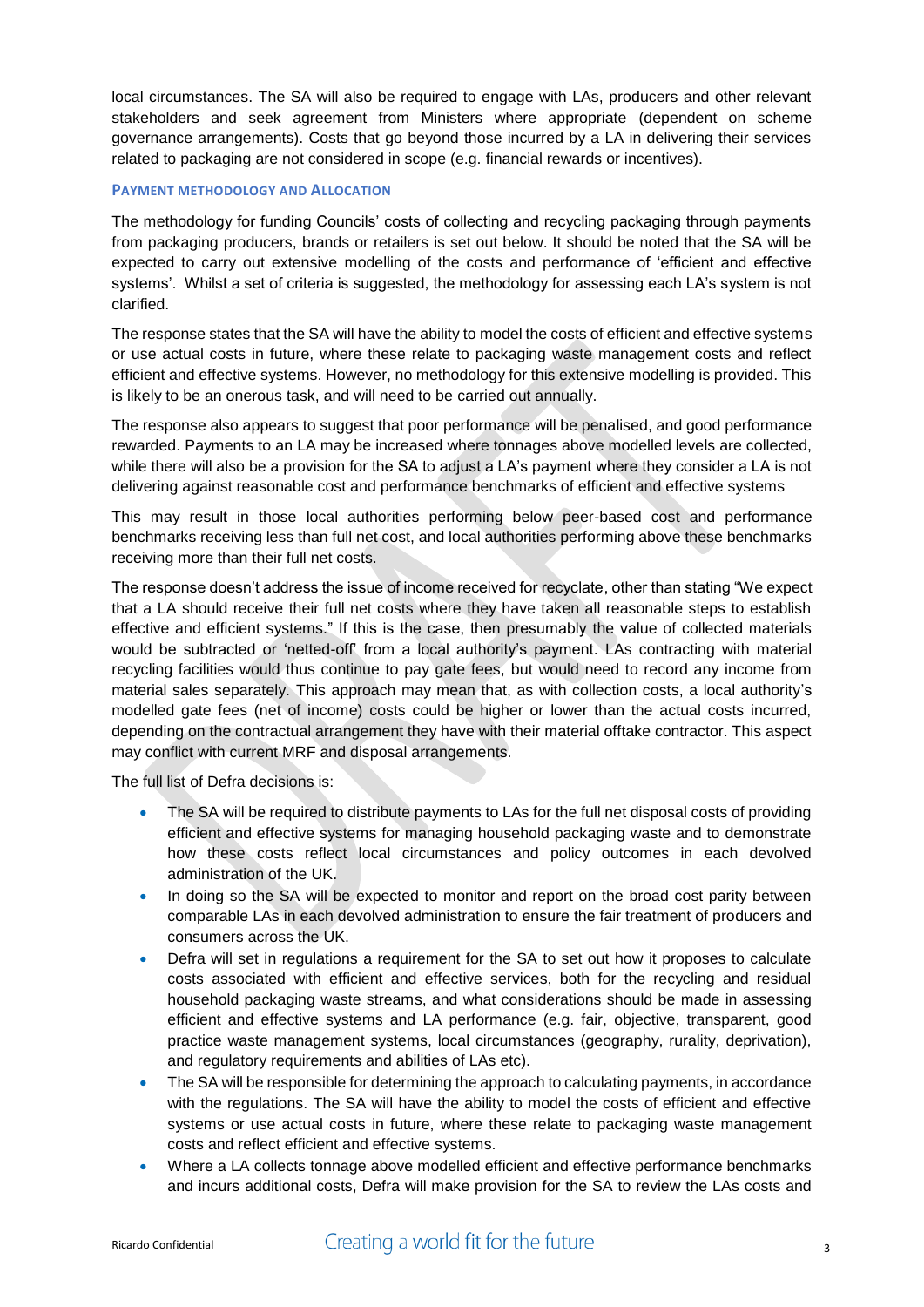performance and agree to cover any additional necessary costs incurred by an LA in exceeding their benchmarks.

- Defra will make provisions for the SA to assess whether a LA is delivering an efficient and effective waste management system in calculating their costs. They will also make provision for the SA to adjust a LA's payment where they consider a LA is not delivering against reasonable cost and performance benchmarks of efficient and effective systems.
- Defra will make provisions in the regulations for an appeals process. The SA will need to demonstrate that they have engaged with individual LAs in assessing costs and calculating payments and provide them with support, guidance, and a reasonable period to achieve efficient and effective system performance benchmarks before adjusting payments to reflect the delivery of efficient and effective systems, in consideration of local circumstances and relevant national waste policy.
- Defra expect that a LA should receive their full net costs where they have taken all reasonable steps to establish effective and efficient systems. The SA will need to demonstrate that the method used to calculate performance benchmarks is sufficiently robust before considering adjustments. As a result, adjustments, where used, should not be applied in the first year of EPR implementation.
- Payments will be made directly to the LA that incurs costs associated with their waste management functions
- Disposal authorities in two-tier areas (England only) receiving the disposal cost element of the residual payment, unless other arrangements have been made between authorities.
- To ensure the SA has the data necessary to calculate LA payments, the SA will be able to request LAs to provide accurate and timely data to support their payment functions, with LAs able to recover reasonable costs in providing that data. Where an LA fails to provide this information, or the SA has concerns about the accuracy of the data provided (and the LA cannot provide sufficient evidence to address these concerns), the SA will have the ability to base payments on the data and evidence they have available.
- Defra will continue to engage and work with the sector and LAs in advance of the EPR implementation date to ensure the SA's proposed approach to modelling full net costs under conditions of effectiveness and efficiency is transparent, reliable, and reflective of local circumstances and actual costs borne by LAs.

## 2. Kerbside Recycling Collections

### **DRY RECYCLING**

The Consistency consultation stated that Government wants to provide clarity to local authorities on the specific materials they will be required to collect from households through regulations and will provide further detail through statutory guidance.

The consultation proposed that that the following dry materials should be collected from households: Government intention is to specify these materials in regulations so that they are required to be collected by all Waste Collection Authorities.

- Glass bottles and containers including drinks bottles, condiment bottles, jars
- Paper and card including newspaper, cardboard packaging, writing paper (but excluding disposable paper cups as these items are largely consumed 'on-the-go' or away from home)
- Metal packaging steel and aluminium tins and cans
- Plastic bottles including clear drinks containers, high-density polyethylene (HDPE; e.g. milk containers), detergent, shampoo and cleaning products : Note Defra proposes to specify, in regulation, the type of plastic bottles that should be collected for recycling, with a view to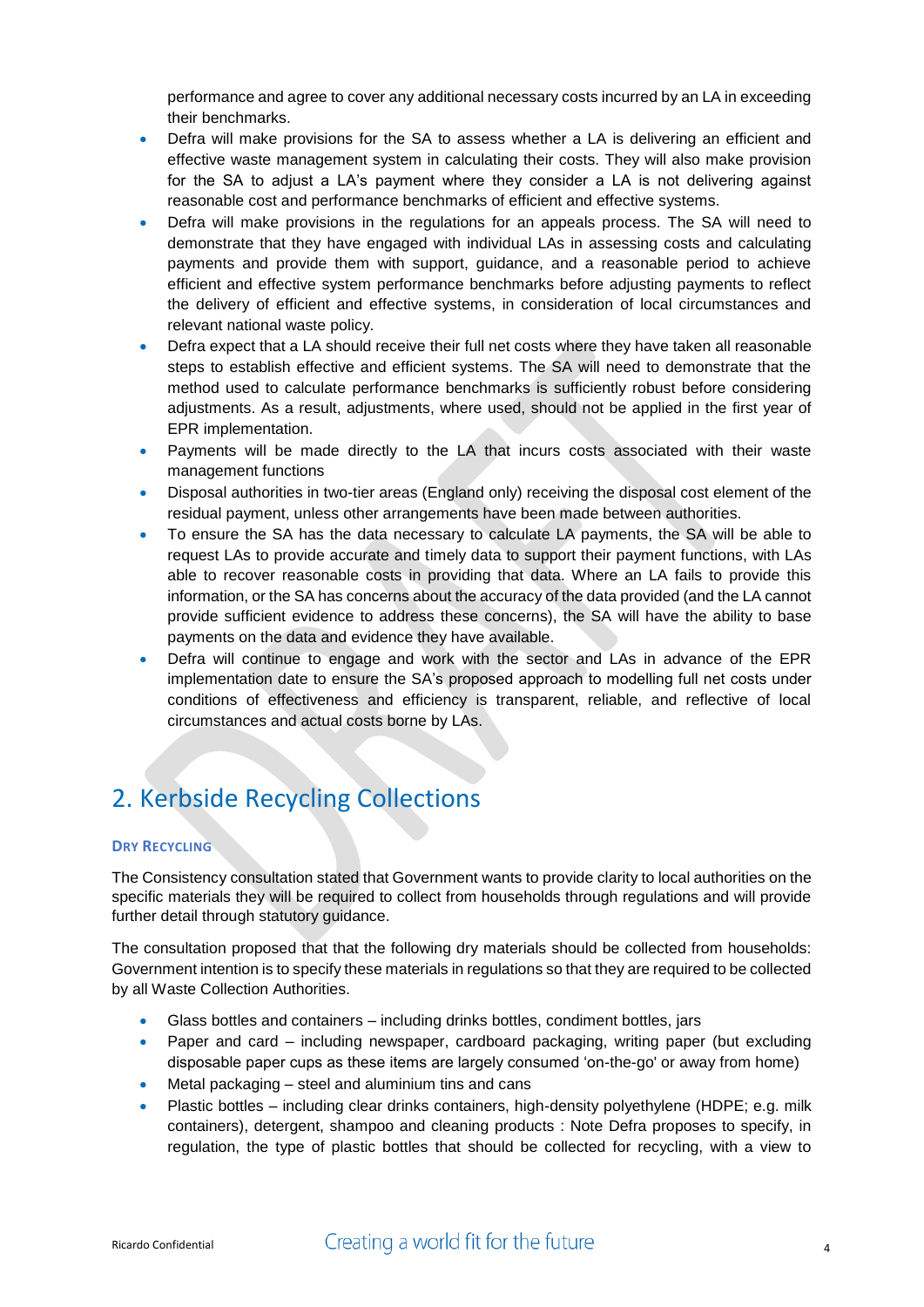updating and amending the regulations over time, as required, when other types of plastic become widely recyclable and can be collected.

### **ADDITIONAL MATERIAL STREAMS – IMMEDIATE INCLUSION**

The consultation proposed that Plastic film and flexible packaging should be included in kerbside collections from 2027. The EPR response confirms that this will be required.

The government intend to introduce a DRS for drinks containers in England and Wales into law via the Environment Bill, which will introduce powers that will enable a deposit return scheme to be implemented in England, Wales and Northern Ireland from 2023.

Aimed primarily at drinks containers – plastic, cans and possibly glass - the aim of a DRS is to reduce littering and increase recycling levels for these materials by incorporating a returnable deposit into the purchase price of the goods which would be redeemable through a network of return points.

### 3. Deposit Return Schemes

The government introduced a DRS for drinks containers in England and Wales into law via the Environment Act, which introduced powers that will enable a deposit return scheme to be implemented in England, Wales and Northern Ireland from 2023.

Aimed primarily at drinks containers – plastic, cans and possibly glass - the aim of a DRS is to reduce littering and increase recycling levels for these materials by incorporating a returnable deposit into the purchase price of the goods which would be redeemable through a network of return points.

However, the EPR consultation response confirmed that glass will be excluded from the scope of DRS in England. This means that the levels of glass collected through kerbside and bring bank schemes is likely to be unaffected.

# 4. Summary of Potential Impacts on Arun District Council from Harmonisation Consultation

### **FOOD WASTE**

The Environment Bill requires (Section 45A) all Waste Collection Authorities (WCAs) in England to arrange for the collection of food waste, separately and at least once a week for recycling or composting. The consultation states that this requirement will be initiated from 2023/4. "*Given the additional costs involved in separate food waste collection, Government will ensure that local authorities are resourced*  to meet any new burdens arising from this policy, including up front transition costs and ongoing *operational costs*."

#### **TIMESCALES**

The Consultation states that this requirement will be effective from 2023/4; however, the Autumn Budget statement, whilst confirming funding for separate food waste collections, stated that "over £300 million will be invested into the implementation of the infrastructure across every local authority in England by 2025", casting some doubt over the required timescale.

The Consultation also notes that the timescale could be extended to 2030/1 for local authorities with long term residual waste disposal contracts that may be affected by introducing a separate food waste collection (e.g. some Energy from Waste or Mechanical Biological Treatment contracts).

#### **COSTS**

Defra have estimated a total transition cost of approximately £74 - £138 million (over the 8 years from 2023 – 2030) to roll out separate food waste collections across England, covering the cost of additional containers and vehicles. They also estimate a further cost of £94 - £101 million to cover wider transition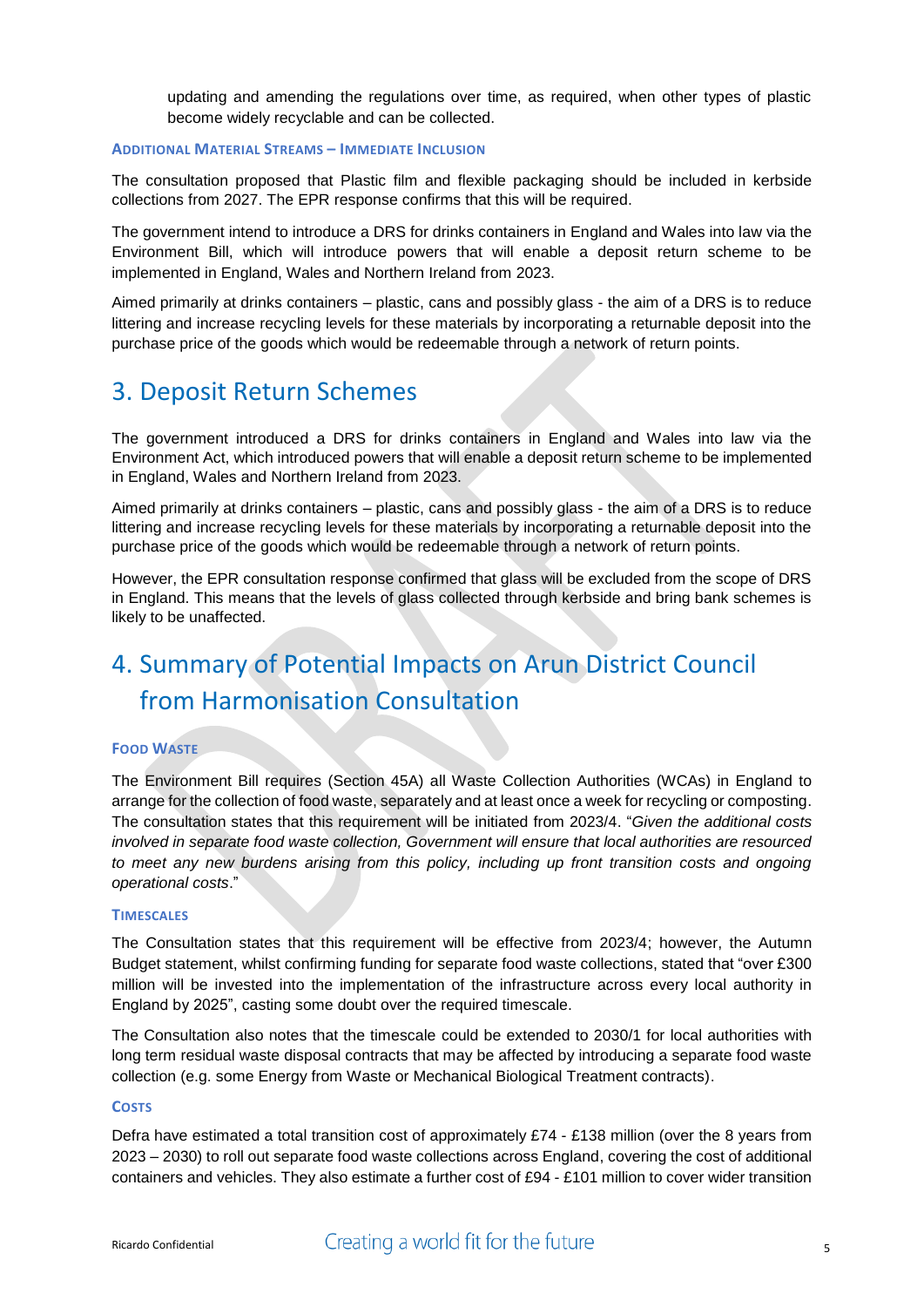costs such as project management, re-routing, communications and engagement and staff costs (although this figure covers the transition costs of all services).

The consultation states that "*Given the additional costs involved in separate food waste collection, Government will ensure that local authorities are resourced to meet any new burdens arising from this policy, including up front transition costs and ongoing operational costs*."

In terms of the estimated ongoing operational costs, 'Operating and Comms' costs of £1,894 - £2,487 million have been allocated from 2023 to 2035. However, again, this is for all service changes, not just food waste. However, as noted, the Autumn Budget statement stated that "over £300 million will be invested into the implementation of the infrastructure across every local authority in England by 2025", but doesn't provide any breakdown regarding what costs will be covered or how the funding will be distributed.

## 5. Garden Waste

Garden waste is included in the Environment Bill as one of the six recyclable waste streams to be collected from households in England for recycling. Like food waste, it must be collected separately from other household waste and from other recyclable waste streams. It can, however, be collected together with food waste where separate collection of food waste is not technically or economically practicable or there is no significant environmental benefit from separate collection of food waste (see Section **Error! Reference source not found.**).

The consultation thus proposes that all local authorities will have to arrange for the universal separate collection of garden waste for recycling in the 2023/24 financial year.

Defra has not yet decided whether local authorities will be allowed to continue to charge for garden waste collections as permitted under The Controlled Waste (England and Wales) Regulations 2012. At present, 65% of local authorities operate a chargeable system.

Defra's preferred model in their impact assessment is a free minimum garden waste collection service provided by local authorities to householders. Collections would be fortnightly utilising 240 litre wheeled bins. This preference is based on the positive carbon impacts of this approach.

Defra state that, if implemented, the costs of providing a free minimum service for collection of household garden waste (up to a specified capacity and frequency, with local authorities retaining the option to charge beyond this) would be covered through new burdens funding and subject to a new burdens assessment.

*However, it is unclear whether this funding would include the lost revenue from garden charging on current charge levels*. Examination of the impact assessment suggests that the lost revenue from garden waste charging (estimated as £110 million per year) will not be part of the new burden funding. This may be due to the assumption that, at present, the charge made by authorities for garden waste collections should only cover the cost of providing the service, plus associated administrative overheads. On the assumption that the new burdens funding covers the cost of providing the vehicles and containers and that the administrative costs associated with the charging process are no longer required, then Defra presumably consider that the new burden funding will cover the lost income.

From an Arun perspective, the potential requirement to provide a free garden waste service would impact the current service substantially, with the impact including both the lost income from the current charging structure and the additional cost of extending the schemes to cover all properties.

### **ALTERNATIVE OPTIONS TO INCREASE RECYCLING OF GARDEN WASTE - UPDATED GUIDANCE ON REASONABLE CHARGES**

Defra note that many local authorities in England currently levy a charge for garden waste collections services. Defra suggest that should they provide updated guidance on reasonable garden waste charges (it should be noted that that this is described as guidance rather than being prescriptive),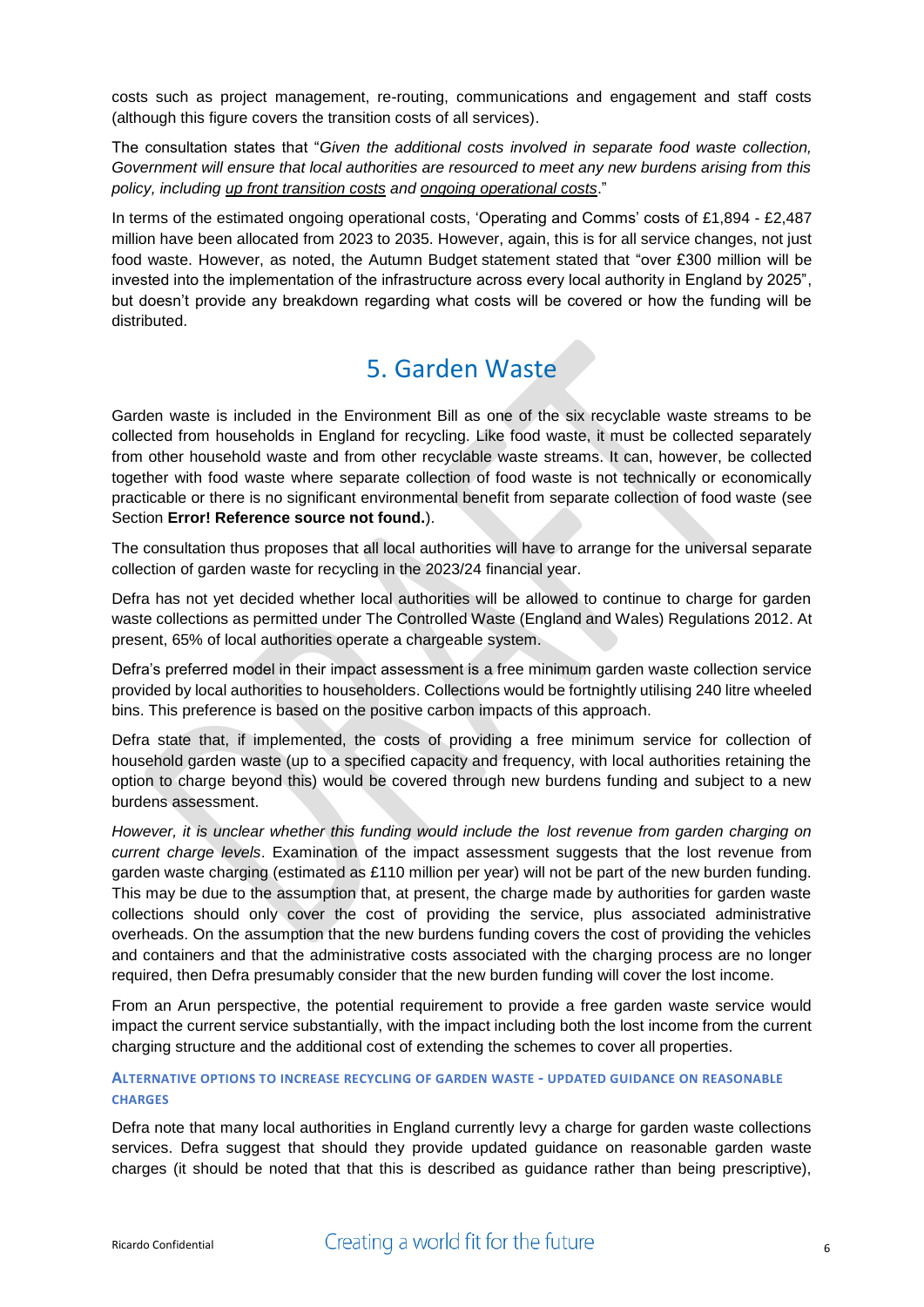allowing for variations based on rurality and density of housing, this could allow the charging option to be continued, avoiding the significant increases in in terms of greenhouse gas emissions that a universal free scheme would generate without leading to the high costs associated with introducing a free minimum collection service for garden waste.

# 6. Statutory guidance: Minimum service standards for the collection of residual waste from households

Defra are seeking views on statutory guidance including service standards for collection arrangements and frequency.

The consultation states "We support frequent and comprehensive residual waste collections and we will provide more information on this in statutory quidance."

Defra note that as the quantity of materials collected for recycling increases, they expect the amount of residual 'black bag' waste to continue to decrease. Reductions already made in the amount of residual waste mean that many local authorities now provide alternate weekly collections of residual waste, with a small number of local authorities providing collections of residual waste once every three weeks.

The consultation states that "Government wants to ensure that householders are not inconvenienced by being able to get rid of putrescent or smelly waste weekly or having insufficient capacity to recycle or to remove residual waste". The consultation notes that weekly separate food waste collection will be mandated, and also states that Defra *"will consider whether a recommended minimum service standard of alternate weekly collection for residual waste (alongside weekly food waste collection) might be appropriate, subject to an assessment of affordability and value for money*".

Defra state that they we will be seeking views on including this in the proposed statutory guidance on minimum service standards for rubbish and recycling, and that they will assess the costs for this when consulting on statutory guidance. *They specifically note that local authorities that currently collect residual waste on a fortnightly basis should not need to reduce their capacity of collection or frequency further as a result of consistency measures.*

This aspect of the consultation appears to focus on the frequency of residual collections rather than the capacity of containment provided. Defra's approach also fails to consider the impact of reduced residual capacity on increasing recycling rates, the successful introduction of three-weekly collections or the financial savings resulting in reducing the frequency of collections.

The Environment Bill, at 45AZE, states "*The Secretary of State may issue guidance about the duties imposed by sections 45 to 45AZD. The guidance may in particular deal with…..the frequency with which household waste other than recyclable household waste which is food waste should be collected*".

## 7. New Burdens Funding

Defra recognises that the new duties will impose additional costs on local government, and it will follow the New Burdens guidance<sup>1</sup> to ensure the costs of new statutory duties for local authorities are covered.

In the previous consultation and in Defra's Resources and Waste Strategy, Defra committed to fund the net additional cost to local authorities of the new statutory duties placed on them. This would be done in line with Government guidance on new burdens.

New burdens are defined as any change in a central Government policy or initiative that imposes a net cost on local government and could lead to an increase in council tax.

**.** 

<sup>1</sup> [New Burdens Guidance](https://assets.publishing.service.gov.uk/government/uploads/system/uploads/attachment_data/file/5960/1926282.pdf)